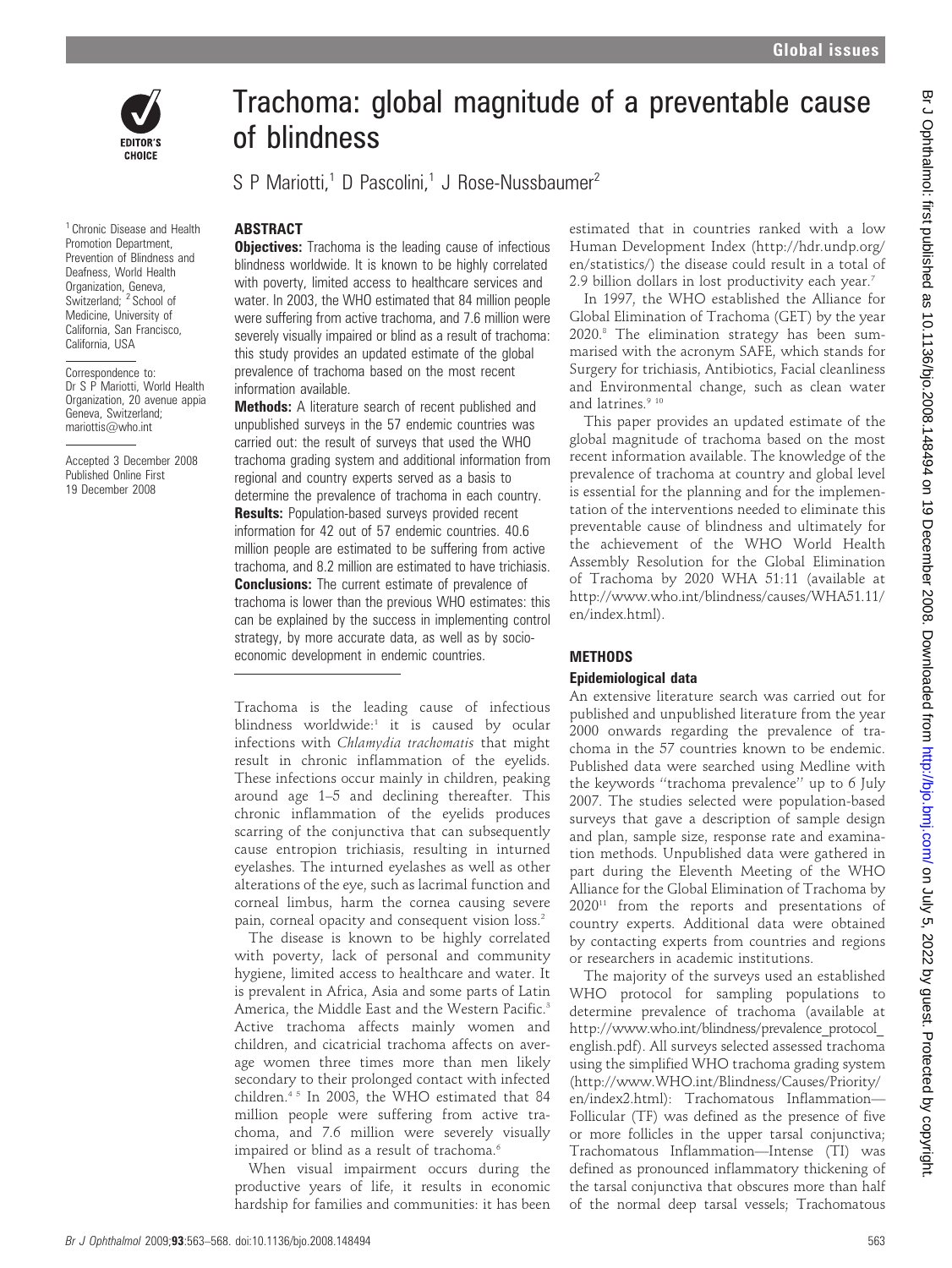| Available studies on the prevalence of trachoma: 1996 to 2007<br>Table 1 |                        |                                                                                  |                                                                         |                       |                                                                                                                          |
|--------------------------------------------------------------------------|------------------------|----------------------------------------------------------------------------------|-------------------------------------------------------------------------|-----------------------|--------------------------------------------------------------------------------------------------------------------------|
| Country                                                                  | survey<br>Date of      | Location                                                                         | Type of survey                                                          | Age group             | <b>Sources</b>                                                                                                           |
| Afghanistan                                                              | 2006                   | Four provinces                                                                   | Door-to-door assessment                                                 | All ages              | Comprehensive Eye Care Program, Ministry of Public Health<br>Afghanistan                                                 |
| Australia                                                                | 1997-2003              | Aboriginal and Torres Strait Islander<br>communities                             | Screening in schools and in remote<br>communities, clinical assessments | All ages              | Mak DB et al. The Office for Aboriginal and Torres Strait Islander<br>Health, Australian Government Department of Health |
| Brazil                                                                   | 2003-2006              | Thirteen states                                                                  | School screening                                                        | $\overline{1}$        | Trachoma Control Program, Health Surveillance Secretariat,<br>Brazil Ministry of Health                                  |
| Burkina Faso                                                             | 2005                   | Bugondè, Diapaga districts                                                       | Population-based survey                                                 | $1-9$ , 15 and older  | Programme National de Prévention de la Cécité, Ministry of<br>Health, Burkina Faso                                       |
| Cambodia                                                                 | 2000                   | Six endemic regions                                                              | Trachoma rapid assessment                                               | $0-14$ , 40 and older | National Prevention of Blindness Program, National Program for<br>Eye Health, Ministry of Health, Cambodia               |
| Cameroon                                                                 | 2006                   | Kolofata district, Far North Province                                            | Population-based survey                                                 | 1-10, women over 14   | Einterz EM et al 2008                                                                                                    |
| Chad                                                                     | 2001-2005              | Eight provinces                                                                  | Population-based survey                                                 | 1-10, women over 14   | Dézoumbé D. et al 2007, Programme National de lutte contre la<br>cécité, Ministry of Health, Republic of Chad            |
| China                                                                    | 2003-2006              | Ten provinces                                                                    | Trachoma rapid assessment                                               | $1-9$ , 40 and older  | National Programme for Prevention of Blindness, Ministry of<br>Health, China                                             |
| Egypt                                                                    | 2001                   | Menofiya Governorate                                                             | Population-based survey                                                 | $2-6$ , 50 and older  | Gamal Ezz al Arab et al 2001                                                                                             |
| Eritrea                                                                  | 2006                   | orth Red<br>Three endemic regions: N<br>Sea, Debub, Gash Barka                   | Population-based survey                                                 | $1-9$ , 15 and older  | Blindness Prevention Program, Ministry of Health of the State of<br>Eritrea                                              |
| Ethiopia                                                                 | $2005 - 2006$          | All regions of the country                                                       | Population-based survey                                                 | All ages              | Berhane Y et al 2006, Federal Ministry of Health of Ethiopia                                                             |
| Gambia                                                                   | 2006                   | North Bank, Lower River                                                          | Population-based survey                                                 | $0 - 9$               | Prevention of Blindness Program, Ministry of Health, Gambia                                                              |
| Ghana                                                                    | 2000-2003              | Northern Region, Upper West Region                                               | Population-based survey                                                 | 1-10, 40 and older    | National Eye Care Programme, Ministry of Health, Ghana                                                                   |
| Guinea                                                                   | $2001 - 2002$          | Upper and Middle Guinea                                                          | Population-based survey and assessment                                  | 0-10, women over 14,  | Programme de lutte contre la cécité, Ministry of Health, Guinea                                                          |
| Guinea-Bissau                                                            | 2005                   | Whole country                                                                    | Population-based survey                                                 | all ages              | Prevention of Blindness and Deafness, Ministry of Public Health,<br>Republic of Guinea-Bissau                            |
| India                                                                    | 2006                   | Pradesh,<br>Uttarakhand, Haryana, Gujarat<br>Punjab, Rajasthan, Uttar            | Trachoma rapid assessment                                               | $<$ 10, 15 and older  | Directorate General of Health Services, Ministry of Health and<br>Family Welfare, India                                  |
| Iran (Islamic Republic of)                                               | 2002                   | Four provinces in the south                                                      | Trachoma rapid assessment                                               | All ages              | Ministry of Health and Education,                                                                                        |
| Kenya                                                                    | 2004                   | Province and one in Eastern Province<br>Rift Valley<br>Five endemic districts in | Population-based survey                                                 | $1-9$ , 15 and older  | Karimurio J et al 2006                                                                                                   |
| Malawi                                                                   | 2002-2003              | Salima and Chikwana districts<br>(Central and South Provinces)                   | Trachoma rapid assessment                                               | $5-9$ , and $0-9$     | National Programme for Prevention of Blindness, Ministry of<br>Health, Malawi                                            |
| Mali                                                                     | 1996 and 2005-2006     | All endemic regions                                                              | Population-based survey                                                 | $0-9$ , 15 and older  | Programme national de lutte contre la cécité, Ministry of Health,<br>Nali                                                |
| Mauritania                                                               | 2004                   | National survey                                                                  | Population-based survey                                                 | $1-9$ , 14 and older  | Programme national de lutte contre la cécité, Ministry of Health,<br>Mauritania                                          |
| Mexico                                                                   | 2006                   | Chiapas                                                                          | Surveillance house to house                                             | All ages              | State Institute of Health, Chiapas, Mexico                                                                               |
| Morocco                                                                  | 2004                   | Five endemic regions                                                             | Community-based surveillance                                            | All ages              | Programme national de lutte contre la cécité, Ministry of Health,<br>Kingdom of Morocco                                  |
| Mozambique                                                               | 2002                   | Northern Manica Province                                                         | Population-based survey                                                 | $1-9$ , 40 and older  | National Programme for Prevention of Blindness, Ministry of<br>Health, Mozambique                                        |
| Myanmar                                                                  | 2006                   | Meiktila District                                                                | Population-based survey                                                 | 40 and older,         | Durkin SR et al 2007                                                                                                     |
| Nepal                                                                    | 1996-2002 2003<br>2006 | Several endemic districts                                                        | Population-based survey and trachoma rapid<br>assessment                | all ages              | National Trachoma Program, Ministry of Health and Population,<br>Nepal                                                   |
| Niger                                                                    | $2001 - 2006$          | Several districts in the Zinder, Maradi<br>and Diffa regions                     | Population-based survey                                                 | $1-9$ , 15 and older  | Programme national de lutte contre la cécité, Ministry of Public<br>Health, Republic of Niger and Abdou A et al 2007     |
| Nigeria                                                                  | 2005-2006              | Eight endemic regions                                                            | Population-based survey                                                 | $1-9$ , 15 and older  | National Programme for Prevention of Blindness, Ministry of<br>Health, Nigeria                                           |
|                                                                          |                        |                                                                                  |                                                                         |                       | Continued                                                                                                                |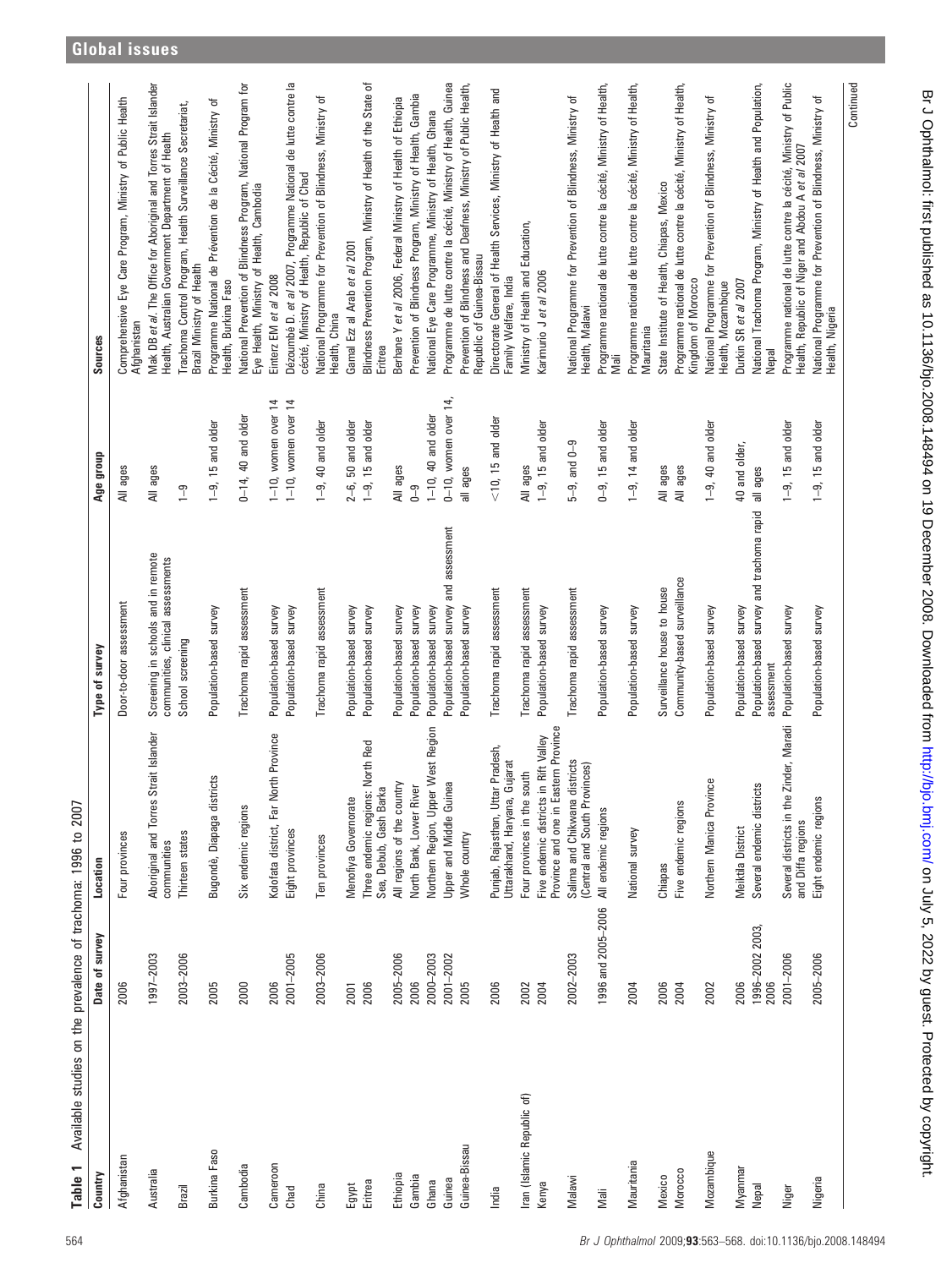| Table 1 Continued            |                 |                                                                                      |                                                                   |                         |                                                                                                           |
|------------------------------|-----------------|--------------------------------------------------------------------------------------|-------------------------------------------------------------------|-------------------------|-----------------------------------------------------------------------------------------------------------|
| Country                      | Date of survey  | Location                                                                             | Type of survey                                                    | Age group               | Sources                                                                                                   |
| Oman                         | 2005            | Three regions: Dhakhiliya, North<br>Sharqiya, South Batinah                          | Population-based survey                                           | $\frac{5}{1}$           | Khandekar R. et al 2006                                                                                   |
| Pacific Islands Subregion    |                 | Kiribati, Nauru, Solomon Islands,<br>Vanuatu, Fiji                                   | Trachoma rapid assessment                                         | $1-10$ , 40 and older   | Mathew A et al 2007                                                                                       |
| Pakistan                     | 2004            | All four provinces and<br>Area                                                       | in the Northern Door-to-door assessment                           | All ages                | Prevention and Control of Blindness Programme, Ministry of<br>Health, Government of Pakistan              |
| Senegal                      | 2000-2004       | Whole country and Thiès Region                                                       | Population-based survey                                           | $1-9$ , women over $14$ | Saal MB et al 2003 and Programme National de Lutte contre la<br>Cécité, Ministry of Health, Senegal       |
| Sudan                        | 2003, 2005-2006 | Eastern Equatoria, Upper Nile, Unity,<br>Khartoum<br>Northern, Kassala and<br>States | Population-based survey                                           | $1-9$ , 15 and older    | Ngondi J et al 2005, 2006 and Prevention of Blindness<br>Administration Federal Ministry of Health, Sudan |
| Tanzania (United Repubic of) | 2004-2006       | Fifty districts in endemic regions                                                   | Population-based survey                                           | $1-9$ , 15 and older    | National Eye Care Program, Ministry of Health and Social<br>Welfare, United Republic of Tanzania          |
| Uganda                       | 2006            | Three districts in the Northern and<br>Eastern regions                               | Population-based survey                                           | $1-9$ , 15 and older    | National Programme for Prevention of Blindness, Ministry of<br>Health, Uganda                             |
| Viet Nam                     | 2001, 2006      | Districts in the northern provinces                                                  | School-based assessment and population-<br>based survey           | $1-5$ , 35 and older    | National Programme for Prevention of Blindness, Ministry of<br>Health Viet Nam and Khandekar R et al 2006 |
| Yemen                        | 2004            | Nine Governorates and                                                                | Socotra Island Trachoma rapid assessment                          | $\frac{9}{1}$           | AI Khatib TK et al 2006                                                                                   |
| Zambia                       | $2001 - 2003$   | Gwembe District, Southem Region                                                      | Exhaustive screening of population in chosen All ages<br>villages |                         | Astle WF et al 2006                                                                                       |
|                              |                 |                                                                                      |                                                                   |                         |                                                                                                           |

Trichiasis (TT) was defined as at least one eyelash rubbing on the eyeball. Active trachoma was defined as Trachomatous Inflammation—Follicular and/or Trachomatous Inflammation— Intense (TF/TI).

A database was created to record and analyse country-specific data on prevalence of active trachoma and trichiasis.

# Populations

Estimates of country population were based on the 2004 UN demographic assessment by the United Nations Population Division,12 urban and rural distribution from the UN World Urbanization Prospect.13 The population size and structure for districts, provinces or states within countries were based on country census when available or from other public domain sources (http://www.geohive.com, http://world-gazetteer.com).

# Estimates of prevalence

Prevalence of active trachoma was estimated from the available data for children less than 10 years old. The prevalence of active trachoma for all ages was estimated using the model proposed at the WHO 2nd Global Scientific Meeting on Trachoma in  $2003<sup>6</sup>$  that was based on the results from the available data from countries and that has been validated in subsequent studies from Gambia,<sup>11</sup> Ethiopia<sup>14</sup> and Tanzania.<sup>15</sup> The model applies four correction factors to the prevalence of  $TF/TI < 10$  years to make projections for all ages (1.0, 1.1, 1.2, 1.3 to prevalence of <10%, 10–19%, 20–29%,  $\leq 30\%$  respectively). The same model provides three correction factors to estimate the prevalence of trichiasis for all the population 14 years and older: 1.3 to be applied to the prevalence determined for women ages 14 and older; 1.05 to age-specific prevalence determined for both sexes over 30 and 1.1 to age-specific prevalence determined for both sexes over 40.

Prevalence was first determined at district level; the results from a single survey within a district were extrapolated to the entire district if it was considered representative and if it was known that the whole district was endemic. Prevalence estimated for one district in a province/state was extrapolated to the whole province/state using analogous criteria.

The total number of cases of trachoma in the country was then estimated from the prevalence in districts, provinces or states; information from country experts was essential to identify the endemic areas and thus avoid over- or underestimates. In a few cases, national surveys were available (see table 1).

In the case of countries missing data, prevalence was estimated from the information in unpublished reports from Ministries of Health or from proxy countries chosen according to similarity of epidemiology and demographic structure.

Based on the prevalence of active trachoma and trichiasis, the Ultimate Intervention Goals (UIG) for Antibiotics and for Surgery were estimated for each country. The UIG-A is the number of people to be treated with antibiotics. In low endemic districts, where the prevalence of active trachoma is less than or equal to 10%, it is the number of cases multiplied by a factor of 3 to include the average number of family members; in high endemic districts, with a prevalence higher than 10%, mass drug treatment is required, and consequently the UIG-A corresponds to the population in the district. The UIG-S ultimate intervention goal for trichiasis surgery is to provide surgical interventions to all current estimated patients.

Table 1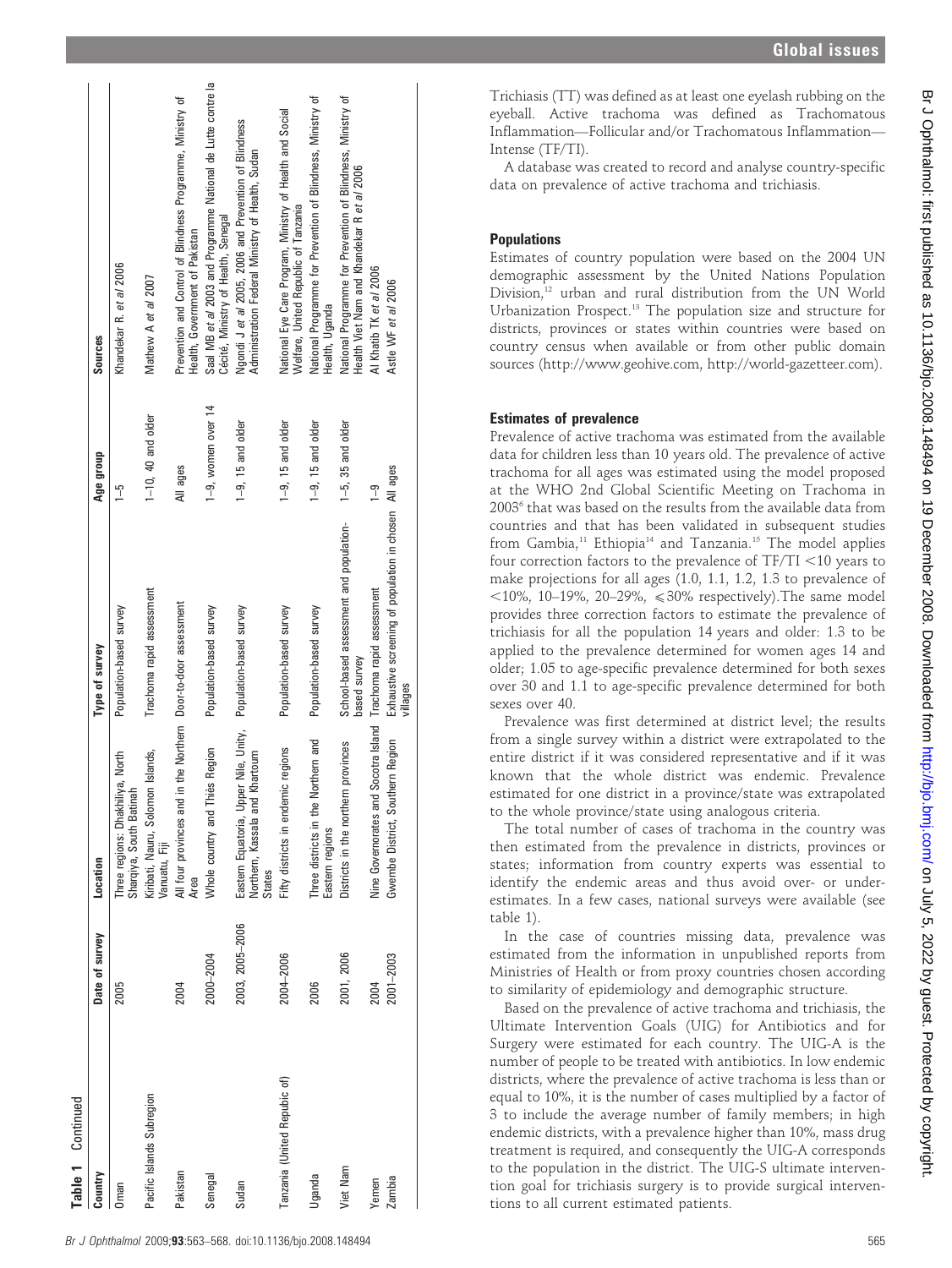### Table 2 Estimated active trachoma and trachomatous trichiasis in endemic countries in 2007 from available data

| <b>Country</b>                   | <b>Country population in</b><br>2004 (millions) | <b>Population living in</b><br>endemic areas (millions) | <b>Cases of Trachomatous</b><br>Inflammation-Follicular/<br><b>Trachomatous</b><br>Inflammation in endemic<br>areas (thousands) | <b>Cases of Trachomatous</b><br>Trichiasis in endemic areas<br>(thousands) |
|----------------------------------|-------------------------------------------------|---------------------------------------------------------|---------------------------------------------------------------------------------------------------------------------------------|----------------------------------------------------------------------------|
| Afghanistan                      | 28.57                                           | 9.80                                                    | 190.8                                                                                                                           | 83.1                                                                       |
| Algeria                          | 32.36                                           | 2.83                                                    | 146.7                                                                                                                           | 86.7                                                                       |
| Australia                        | 19.94                                           | 0.12                                                    | 7.3                                                                                                                             | 1.1                                                                        |
| Benin                            | 8.18                                            | 1.27                                                    | 111.2                                                                                                                           | 7.6                                                                        |
| Botswana                         | 1.77                                            | 0.20                                                    | 17.6                                                                                                                            | 32.9                                                                       |
| Brazil                           | 183.91                                          | 58.00                                                   | 574.5                                                                                                                           | 58.0                                                                       |
| <b>Burkina Faso</b>              | 12.82                                           | 12.82                                                   | 553.1                                                                                                                           | 32.8                                                                       |
| Central African Republic         | 3.99                                            | 0.20                                                    | 26.5                                                                                                                            | 1.0                                                                        |
| Cambodia                         | 13.80                                           | 4.43                                                    | 503.3                                                                                                                           | 29.2                                                                       |
| Cameroon                         | 16.04                                           | 4.55                                                    | 366.2                                                                                                                           | 47.2                                                                       |
| Chad                             | 9.45                                            | 4.78                                                    | 607.7                                                                                                                           | 34.3                                                                       |
| China                            | 1315.41                                         | 364.38                                                  | 1267.0                                                                                                                          | 2330.6                                                                     |
| Côte d'Ivoire                    | 17.87                                           | 6.10                                                    | 510.8                                                                                                                           | 59.9                                                                       |
| Djibouti                         | 0.78                                            | 0.78                                                    | 4.7                                                                                                                             | 3.9                                                                        |
| Egypt                            | 72.64                                           | 3.61                                                    | 393.1                                                                                                                           | 35.4                                                                       |
| Eritrea                          | 4.23                                            | 4.23                                                    | 130.1                                                                                                                           | 42.0                                                                       |
| Ethiopia                         | 75.60                                           | 75.60                                                   | 9935.2                                                                                                                          | 1272.6                                                                     |
| Fiji                             | 0.84                                            | 0.84                                                    | 18.9                                                                                                                            | 0.8                                                                        |
| Gambia                           | 1.48                                            | 1.20                                                    | 27.1                                                                                                                            | 10.5                                                                       |
| Ghana                            | 21.67                                           | 2.72                                                    | 133.1                                                                                                                           | 3.0                                                                        |
| Guatemala                        | 12.29                                           | 0.25                                                    | 0.2                                                                                                                             | 0.03                                                                       |
| Guinea                           | 9.20                                            | 3.00                                                    | 323.3                                                                                                                           | 25.1                                                                       |
| Guinea-Bissau                    | 1.54                                            | 1.54                                                    | 118.7                                                                                                                           | 16.4                                                                       |
| India                            | 1087.12                                         | 328.18                                                  | 4450.2                                                                                                                          | 443.0                                                                      |
| Iran (Islamic Republic of)       | 68.80                                           | 8.81                                                    | 0.0                                                                                                                             | 49.3                                                                       |
| Iraq                             | 28.06                                           | 22.03                                                   | 719.4                                                                                                                           | 43.9                                                                       |
| Kenya                            | 33.47                                           | 15.95                                                   | 1535.0                                                                                                                          | 306.8                                                                      |
| Kiribati                         | 0.10                                            | 0.10                                                    | 8.6                                                                                                                             | 0.1                                                                        |
| Lao People's Democratic Republic | 5.79                                            | 0.50                                                    | 24.1                                                                                                                            | 0.9                                                                        |
| Libyan Arab Jamahiriya           | 5.74                                            | 0.42                                                    | 20.9                                                                                                                            | 13.2                                                                       |
| Malawi                           | 12.61                                           | 9.53                                                    | 608.7                                                                                                                           | 33.4                                                                       |
| Mali                             | 12.12<br>2.98                                   | 9.12                                                    | 676.7                                                                                                                           | 67.6<br>2.5                                                                |
| Mauritania                       | 105.70                                          | 1.64                                                    | 43.8                                                                                                                            | 0.02                                                                       |
| Mexico                           |                                                 | 0.13                                                    | 0.1                                                                                                                             | 6.4                                                                        |
| Morocco<br>Mozambique            | 31.02<br>19.42                                  | 1.18<br>7.85                                            | 3.9<br>879.2                                                                                                                    | 60.5                                                                       |
| Myanmar                          | 50.00                                           | 17.40                                                   | 68.9                                                                                                                            | 65.8                                                                       |
| Namibia                          | 2.01                                            | 0.80                                                    | 30.5                                                                                                                            | 6.1                                                                        |
| Nauru                            | 0.013                                           | 0.013                                                   | 0.7                                                                                                                             | $0.0\,$                                                                    |
| Nepal                            | 26.59                                           | 16.53                                                   | 513.5                                                                                                                           | 138.8                                                                      |
| Niger                            | 13.50                                           | 13.50                                                   | 1799.0                                                                                                                          | 59.6                                                                       |
| Nigeria                          | 128.71                                          | 50.82                                                   | 3252.5                                                                                                                          | 627.3                                                                      |
| <b>Oman</b>                      | 2.53                                            | 0.07                                                    | 0.2                                                                                                                             | 0.6                                                                        |
| Pakistan                         | 154.79                                          | 51.00                                                   | 800.6                                                                                                                           | 71.7                                                                       |
| Papua New Guinea                 | 5.77                                            | 5.77                                                    | 16.8                                                                                                                            | 5.8                                                                        |
| Senegal                          | 11.39                                           | 11.4                                                    | 260.5                                                                                                                           | 129.8                                                                      |
| Solomon Islands                  | 0.47                                            | 0.47                                                    | 32.5                                                                                                                            | 0.5                                                                        |
| Somalia                          | 7.96                                            | 5.16                                                    | 18.1                                                                                                                            | 10.3                                                                       |
| Sudan                            | 35.52                                           | 21.00                                                   | 1773.4                                                                                                                          | 528.1                                                                      |
| Tanzania (United Republic of)    | 37.63                                           | 12.56                                                   | 1220.8                                                                                                                          | 214.8                                                                      |
| Togo                             | 5.99                                            | 1.83                                                    | 22.5                                                                                                                            | 2.9                                                                        |
| Uganda                           | 27.82                                           | 11.65                                                   | 2436.1                                                                                                                          | 610.6                                                                      |
| Vanuatu                          | 0.21                                            | 0.21                                                    | 14.1                                                                                                                            | 0.2                                                                        |
| Vietnam                          | 83.12                                           | 23.29                                                   | 919.3                                                                                                                           | 210.0                                                                      |
| Yemen                            | 20.33                                           | 20.33                                                   | 468.0                                                                                                                           | 270.8                                                                      |
| Zambia                           | 11.48                                           | 1.98                                                    | 388.3                                                                                                                           | 8.5                                                                        |
| Zimbabwe                         | 12.94                                           | 9.70                                                    | 1669.5                                                                                                                          | 44.1                                                                       |
| All endemic countries            |                                                 | 1244.17                                                 | 40 643.5                                                                                                                        | 8248.2                                                                     |

Italics indicate countries for which prevalence was estimated on proxy countries or on other assumptions because of the lack of recent population-based data.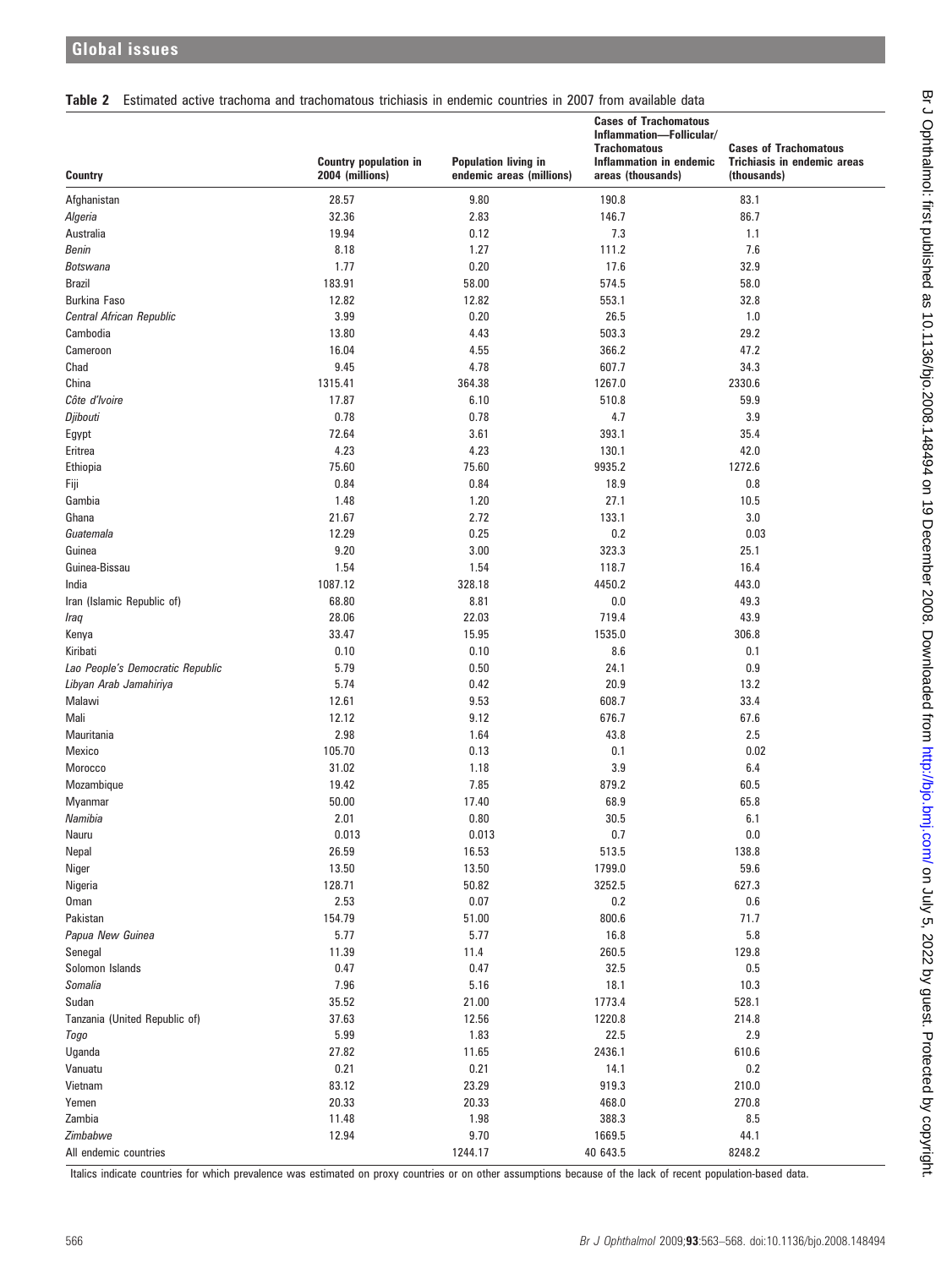#### RESULTS

For 42 countries out of the 57 known to be endemic for trachoma, there were population-based surveys or assessments consistent with the inclusion criteria for this study. Notably, 32 countries have carried out in the last 5 years national surveys or surveys of entire endemic areas, among them the most populous of the endemic countries, China, India and Nigeria.

For 11 of the known endemic countries (Benin, Botswana, Côte d'Ivoire, Guatemala, Iraq, Libyan Arab Jamahiriya, Namibia, Papua New Guinea, Somalia, Togo and Zimbabwe) there were no surveys conducted in the last 15 or 20 years; for four countries (Algeria, Central African Republic, Djibouti and Lao People's Democratic Republic) the information was prior to the year 2000. In these 15 countries, the estimated population living in endemic areas for trachoma is 58 million, only 22% of the total population. The available studies for 42 countries are shown in table 1 (for the bibliography, see http://www.who. int/blindness/publications/references/en/trachoma\_08.pdf).

Table 2 shows for the 57 endemic countries the estimated population living in endemic areas, the number of people with active trachoma and trichiasis.

Globally, 1.2 billion people live in endemic areas, 40.6 million people are suffering from active trachoma, and 8.2 million have trichiasis; 48.5% of the global burden of active trachoma is concentrated in five countries: Ethiopia, India, Nigeria, Sudan and Guinea. On the other hand, 50% of the global burden of trichiasis is concentrated in only three countries: China, Ethiopia and Sudan.

Overall, Africa is the most affected continent; 27.8 million cases of active trachoma (68.5% of all) and 3.8 million cases of trichiasis (46.6% of all) are located in 28 of the 46 countries in the WHO African Region, with an estimated population of 279 million living in endemic areas. The disease is still prevalent in some countries or areas of countries of four other WHO regions: the Eastern-Mediterranean (12 countries, population in endemic areas 144 million), the Western Pacific (11 countries, population in endemic areas 400 million), South-East Asia (three countries, population in endemic areas 362 million) and the Americas (three countries, population in endemic areas 58 million). The European region is the only WHO region to be free of trachoma. According to these estimates, the ultimate intervention goals require antibiotic treatment for some 340 million people and trichiasis surgeries for 8.2. Trichiasis, however, continues to occur in adults exposed to trachoma in the past: the UIG for trichiasis surgery determined in this paper does not make projections on the incident cases and is therefore an underestimate.

# DISCUSSION

#### Limitations

The estimates presented in this paper are based partly on population-based surveys and assessments, and partly on assumptions and projections. Each of these sources can introduce errors on the final estimates due to the following factors: heterogeneity of sampling and examination methods despite the use of the same WHO protocol; use of a model to estimate prevalence of active trachoma and trichiasis for all ages and for both sexes; assumptions on the prevalence and geographical distribution of trachoma to extrapolate data from communities to districts, from districts to provinces/states and from states/provinces to countries; assumptions to extrapolate prevalence from proxy countries to countries missing data.

To minimise the bias introduced by the limitations above, studies were chosen only if they were consistent with the

selection criteria. The projections for all ages and sex were compared with the results from studies that reported age- and sex-specific data, and were found to be consistent. All extrapolations made for countries or areas within a country were based on information from country experts or academic researchers.

Given the heterogeneity of the data and in some cases the non-reporting of the confidence intervals of the studies, it was not possible to determine the extent of uncertainty of the estimates at global level.

#### Estimated prevalence of active trachoma and trichiasis

The estimate of 40 million cases of active trachoma presented in this paper is significantly lower than the previous WHO estimate of 84 million made in 2003.<sup>6</sup> This difference can be attributed to previous overestimations for China and India, but it is also due to declines in prevalence attributable to stable socio-economic development in some countries (eg, Oman, Iran, Vietnam) and in the success of current interventions in other countries where development is still lagging (eg, Mexico, Morocco, The Gambia, Ghana, Mali, etc).

In China and India, reassessment of prevalence was conducted recently. The estimate made in 2004 for China of 26 million cases of active trachoma was based on partial and probably dated figures from the endemic provinces: current estimates are based on population-based assessments conducted in 10 provinces in 2005, Beijing, Sichuan, Yunnan, Qinghai, Chongqing, Shanxi, Zhanjiang, Neimeng, Hainan and Hebei. The standardised prevalence of active trachoma for these provinces was 2.34% in children aged 10 years and younger. In the absence of data suggesting active trachoma or trichiasis in other provinces, the prevalence was applied only to the population in these provinces. The number of 1.3 million cases of active trachoma therefore could be a conservative estimate.

In India, the previous estimate for 2004 was based on extensive surveys conducted in 1989 in 15 states and one pilot study conducted in 1995. According to the pilot study, there was a 25% reduction in prevalence of trachoma in India since 1989. Applied to the prevalence values of 1989, this reduction resulted in an estimated 20 million cases of active trachoma. The current estimate is based on the population-based assessments conducted in 2006 in six states, Punjab, Rajasthan, Uttar Pradesh, Uttarakhand, Haryana and Gujarat, that were identified as possibly the only endemic areas in the country. The assessments showed an average prevalence of active trachoma of 6% in children under 10 years of age resulting in 4.5 million cases when applied to the five endemic states.

Trichiasis is perhaps the most important measure of the severity of the disease because of increased risk of visual impairment. The present estimate of 8.2 million cases of trichiasis exceeds the estimated 7.6 million in 2004: this increase is due to a revision of the estimates according to new available data.

# **CONCLUSION**

Despite the limitations, this study represents an updated global estimate of trachoma. It is clear that trachoma remains an important public health concern with millions still suffering from an eliminable disease. This study also shows that trachoma remains endemic in many parts of Africa and Asia, and still affects many in Latin American and the Middle East, highlighting the needs and gaps in the provision of services. Obtaining the ultimate intervention goals for antibiotic